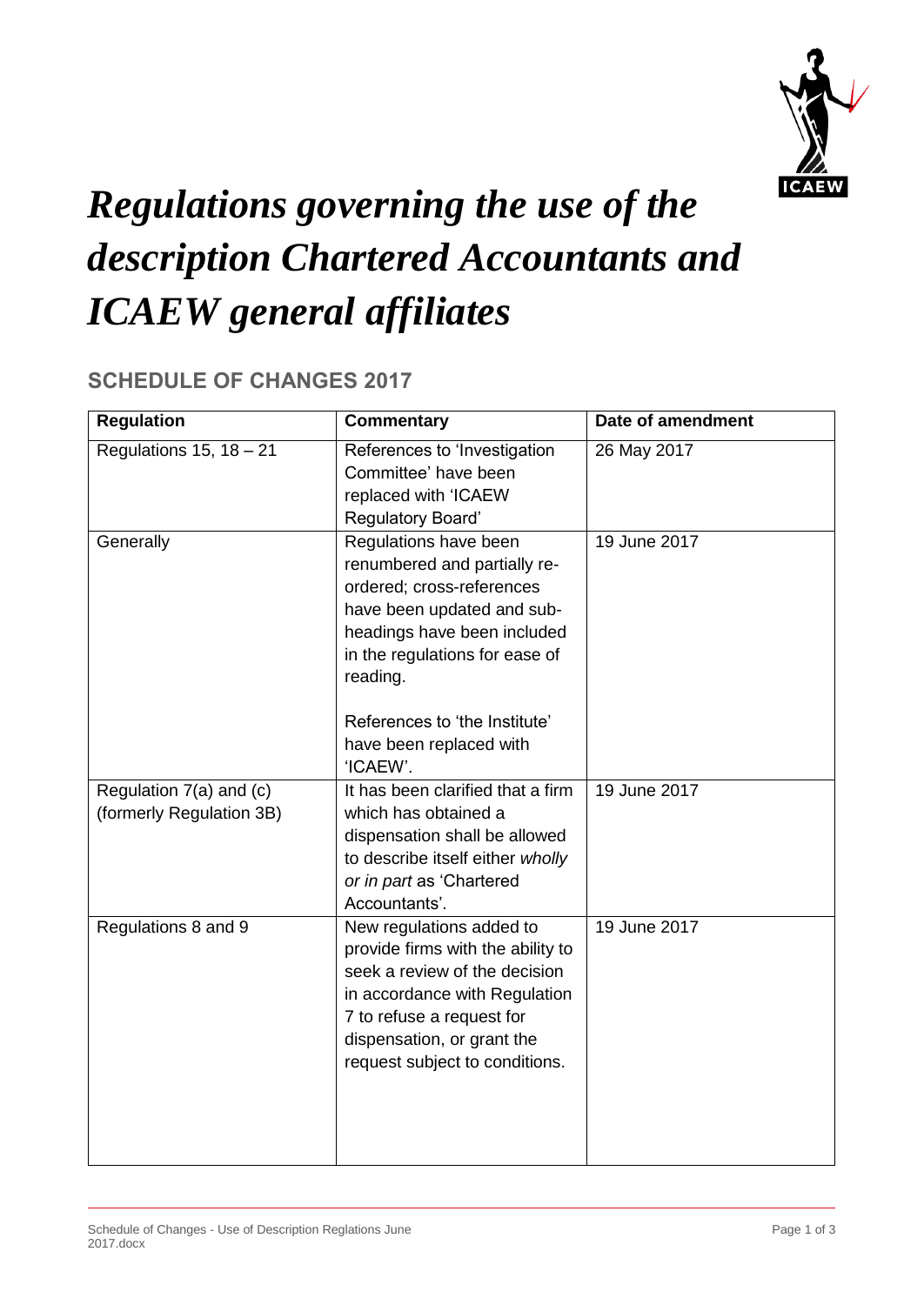| Regulations 10 and 11<br><b>Regulation 12</b>    | New Regulations concerning<br>the levying of fees by ICAEW<br>for processing dispensation<br>applications and applications<br>for review.<br>Regulation has been                                                                                                                                                                                                                                                        | 19 June 2017<br>19 June 2017 |
|--------------------------------------------------|-------------------------------------------------------------------------------------------------------------------------------------------------------------------------------------------------------------------------------------------------------------------------------------------------------------------------------------------------------------------------------------------------------------------------|------------------------------|
| (formerly Regulation 6)                          | expanded to incorporate<br>affiliates and firms authorised<br>under ICAEW's Local Audit<br>and Probate Regulations and<br>the the Licensed Practice<br>Handbook                                                                                                                                                                                                                                                         |                              |
| <b>Regulation 14</b>                             | New Regulation providing a 3<br>month 'compliance window' for<br>firms which no longer meet the<br>definition of 'member firm' set<br>out in Regulation 5. Such firms<br>shall be entitled to continue to<br>use the description of a<br>maximum of 3 months<br>provided they apply as soon<br>as reasonably practicable, and<br>in any event within 14 days,<br>for a dispensation in<br>accordance with Regulation 7. | 19 June 2017                 |
| <b>Regulation 18</b><br>(formerly Regulation 11) | Regulation has been amended<br>to refer to firms which are<br>allowed to use 'either wholly or<br>in part' the description<br>'Chartered Accountants'.                                                                                                                                                                                                                                                                  | 19 June 2017                 |
| Regulation 21(c)<br>(formerly Regulation 15(c))  | Regulation has been<br>expanded to include debt relief<br>orders; firms for which the<br>applicant was previously a<br>principal; firms currently or<br>previously in administration,<br>and director disqualification<br>undertakings under the<br><b>Company Directors</b><br>Disqualification Act 1986.<br>The statutory reference for the<br>Bankruptcy (Scotland) Act<br>2016 has also been updated.               | 19 June 2017                 |